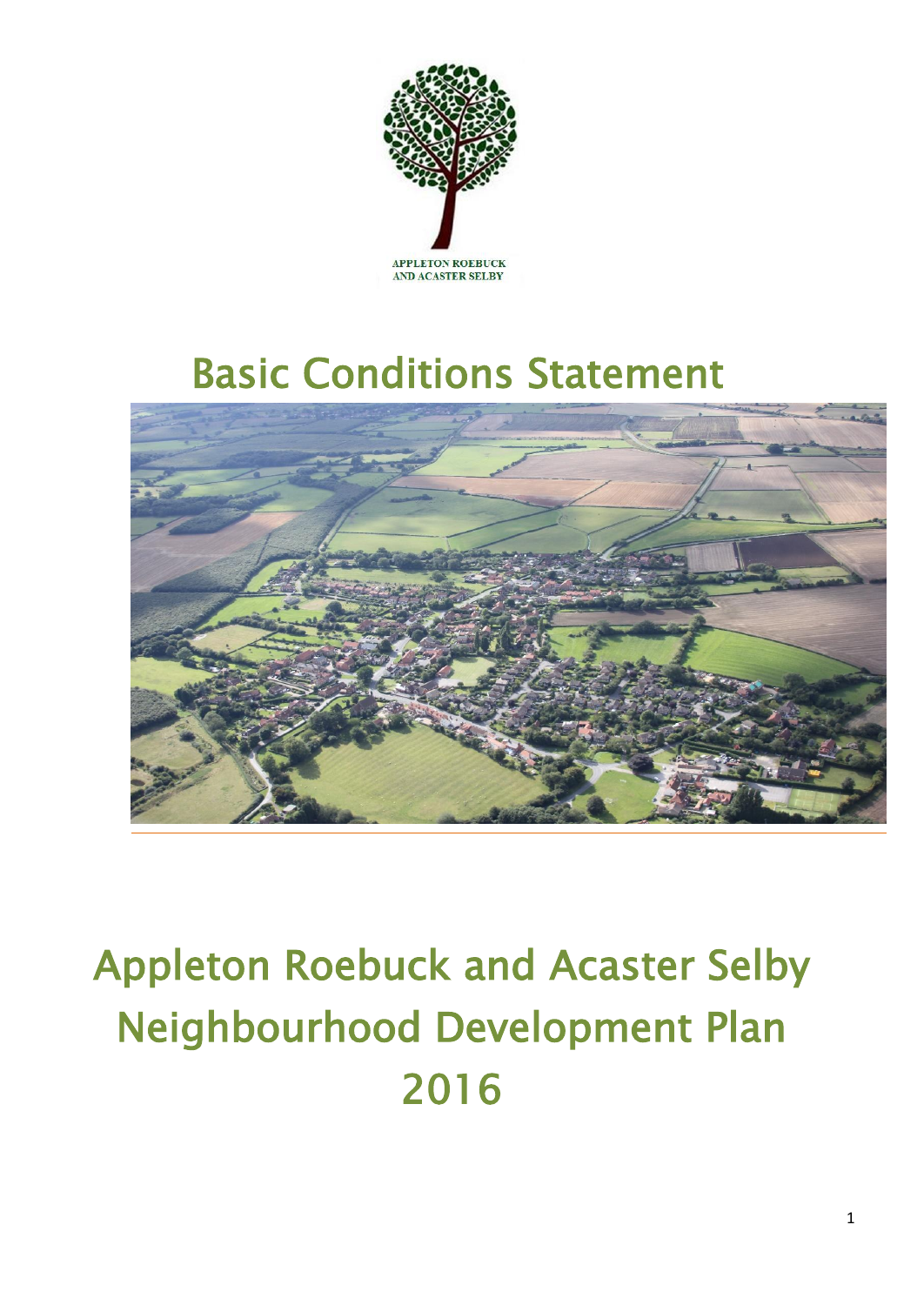### **Appleton Roebuck and Acaster Selby BASIC CONDITIONS STATEMENT**

#### **1 st December 2016**

#### **1. Legal Requirements**

1.1 This Statement has been prepared by the Parish Council of Appleton Roebuck and Acaster Selby (ARAS) to accompany its submissionto the local planning authority, Selby District Council of the Appleton Roebuck and Acaster Selby Neighbourhood Development Plan ("the Neighbourhood Plan") under Regulation 15 of the Neighbourhood Planning (General) Regulations 2012 ("the Regulations").

1.2 The Neighbourhood Plan has been prepared by the Appleton Roebuck and Acaster Selby Parish Council, a qualifying body, for the Neighbourhood Area covering the Appleton Roebuck and Acaster Selby area, as designated by Selby District Council on the 10<sup>th</sup> December 2013.

1.3 The policies described in the Neighbourhood Plan relate to the development and use of land in the designated Neighbourhood Area only. The plan period of the Neighbourhood Plan extends until the end of **2027. The period has been chosen to align with the dates of Selby District Core Strategy.** It does not contain policies relating to excluded development in accordance with the Regulations.

1.4 This Statement addresses each of the four 'basic conditions' required by the Regulations and explains how the Neighbourhood Plan meets the requirements of paragraph 8 of Schedule 4B to the 1990 Town & Country Planning Act.

1.5 The Regulations state that a Neighbourhood Plan will be considered to have met the basic conditionsif:

- Having regard to national policies and advice contained in guidance issued by the Secretary of State, itis appropriate to make the Neighbourhood Plan;
- The making of the Neighbourhood Plan contributes to the achievement of sustainable development;
- The making of the Neighbourhood Plan is in general conformity with the strategicpolicies contained in the development plan for the area of the authority (or any part of that area);
- The making of the Neighbourhood Plan does not breach, and is otherwise compatible with,EU obligations.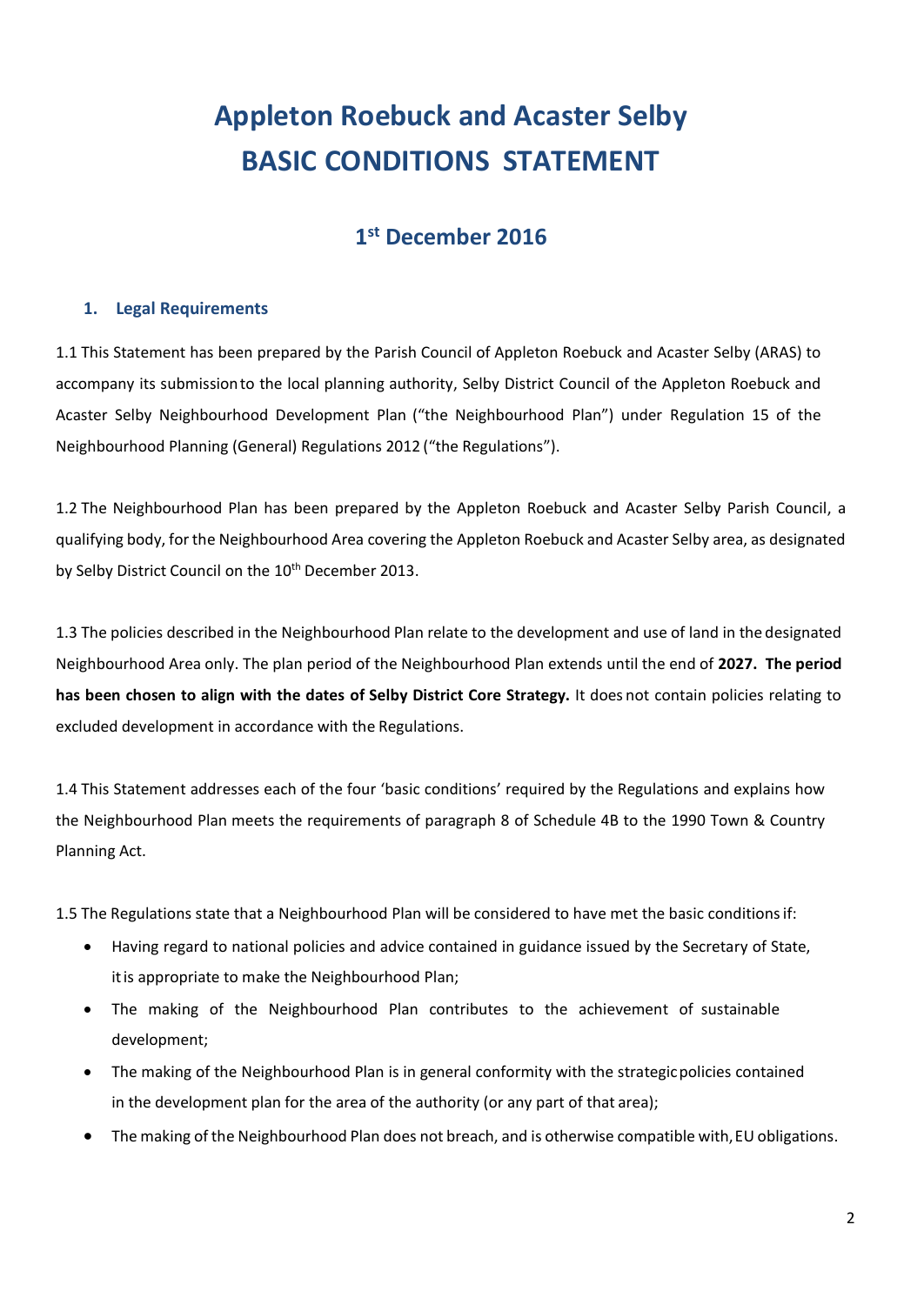#### **2. Introduction and Background**

2.1 After consultation with the community over a period of three years, and several iterations, a pre-submission draft Neighbourhood Plan was producedin May 2016 and the Regulation 14 consultation undertaken. Responses from this consultation have been considered, and some changes made to the policies in the plan as a result. It is now ready to be submitted to Selby District Council, the Local Planning Authority.

#### **3. Conformity with National Planning Policy**

3.1 The Neighbourhood Plan (NDP) has been prepared with regard to national policies as set out in the National Planning Policy Framework (NPPF) of April 2012. It is also mindful of the National Planning Practice Guidance (NPPG) published by the Government in April 2014 in respect of formulating Neighbourhood Plans.

3.2 Set out in Table 1 below, is a brief summary of how each policy conforms to the NPPF. The particular paragraphs referred to in the table are those considered the most relevant to each policy but are not intended to bean exhaustive list of all possible relevant paragraphs.

| <b>NDP Policy</b> | <b>NPPF</b> paragraph | <b>Comment on conformity</b>                                                                                                    |
|-------------------|-----------------------|---------------------------------------------------------------------------------------------------------------------------------|
| CF <sub>1</sub>   | 28,70                 | Guarding against the unnecessary loss and promoting the<br>development of local services and community facilities.              |
| CF <sub>2</sub>   | 72                    | Ensuring school places are available to meet the needs of the<br>existing community and future residents.                       |
| DBE <sub>1</sub>  | 69-70, 74, 76-77      | Promoting healthy communities. Providing recreational and<br>social space. Protecting the history and beauty of the local area. |
| DBE <sub>2</sub>  | 57-61, 63-65          | High quality & inclusive design for all development; reinforcing<br>local character, history and distinctiveness.               |
| DBE <sub>3</sub>  | 17,99                 | Protecting & improving the locality; conserving & enhancing the<br>natural environment.                                         |
| DBE <sub>4</sub>  | 94,99                 | Proactive strategies to mitigate and adapt to climate change,<br>avoiding increased vulnerability to flood risk.                |
| ELH <sub>1</sub>  | 28, 109, 112          | Promoting the retention and development of local services and<br>community facilities.                                          |
| ELH <sub>2</sub>  | 109, 117, 118         | Protecting & enhancing valued landscapes; promoting the<br>preservation of habitats.                                            |
| ELH <sub>3</sub>  | 109, 117, 118         | Minimizing impacts on biodiversity by promoting the<br>preservation of wildlife corridors.                                      |

#### **Table 1: Conformity of the Neighbourhood Plan (NDP) policies to theNPPF**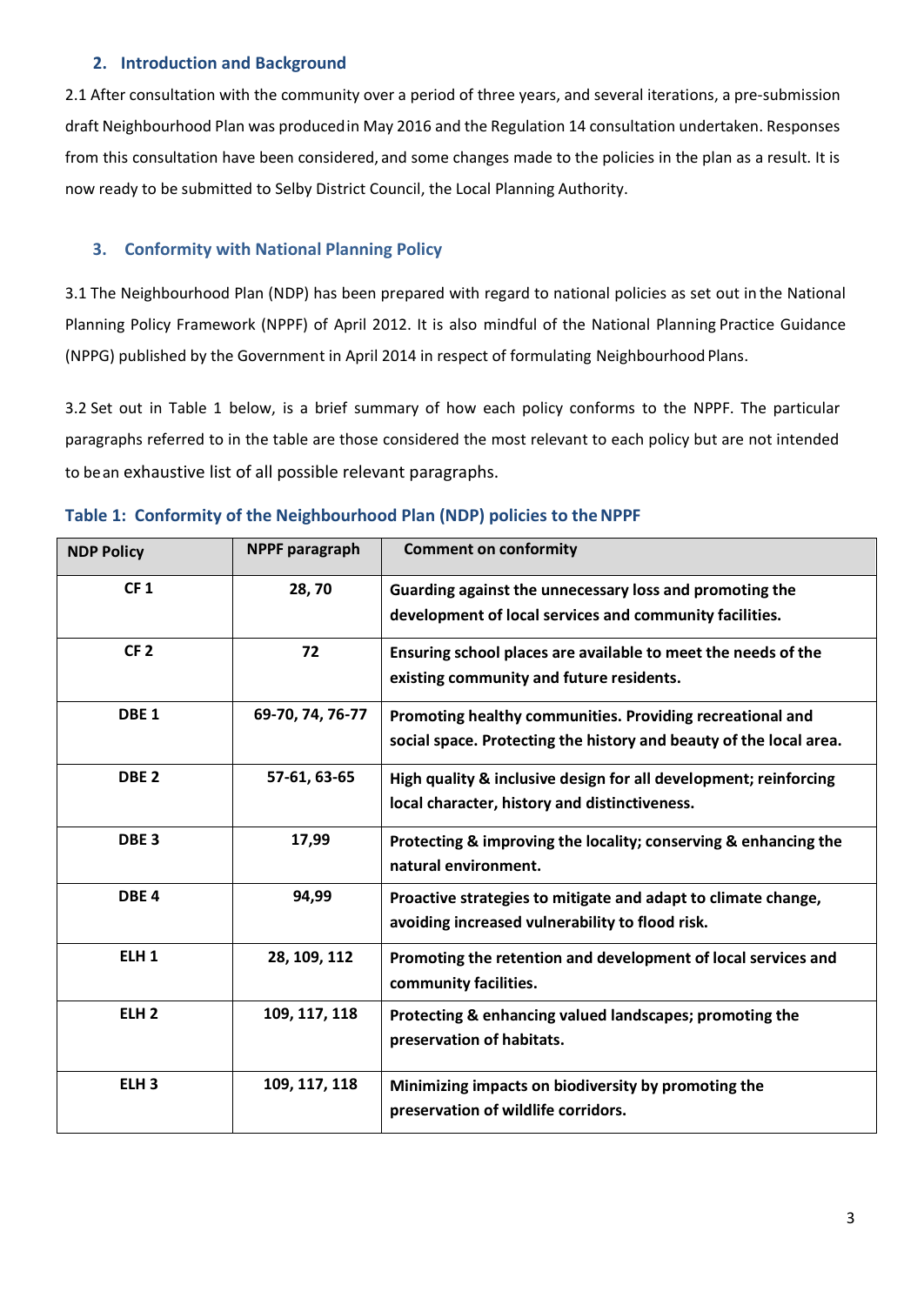| <b>NDP Policy</b> | <b>NPPF</b> paragraph | <b>Comment on conformity</b>                                                                                                                                                                         |
|-------------------|-----------------------|------------------------------------------------------------------------------------------------------------------------------------------------------------------------------------------------------|
| ELH <sub>4</sub>  | 61, 126               | Integrating new development into the natural, built & historic<br>environment, ensuring it makes a positive contribution to local<br>character and distinctiveness.                                  |
| H <sub>1</sub>    | 47,55                 | Housing density to reflect local circumstances. Housing should<br>be located where it will enhance or maintain the vitality of the<br>local environment & provide a safe and accessible environment. |
| H <sub>2</sub>    | 50                    | Delivering a wide choice of quality homes.                                                                                                                                                           |
| H <sub>3</sub>    | 35                    | Creating safe and secure layouts, avoiding street<br>clutter/congestion.                                                                                                                             |
| <b>WB1</b>        | 28, 35, 57-61         | Supporting sustainable expansion of enterprise through<br>conversion of existing buildings, adding to the overall quality of<br>the area with minimal traffic increase.                              |
| WB <sub>2</sub>   | 17, 21, 28            | Supporting sustainable economic development in rural areas,<br>accommodating business needs.                                                                                                         |
| WB <sub>3</sub>   | 17, 21, 28, 35, 70    | Planning proactively for the provision of community services;<br>supporting economic growth in rural areas whilst keeping<br>regard of associated traffic impact.                                    |

#### **4. General conformity with the strategic policies of the development plan**

4.1 The development plan for Appleton Roebuck and Acaster Selby is the Selby District Core Strategy adopted in 2013. The Neighbourhood Plan has been prepared to ensure its general conformity with this and table 2 below sets out how each policy is in general conformity with it.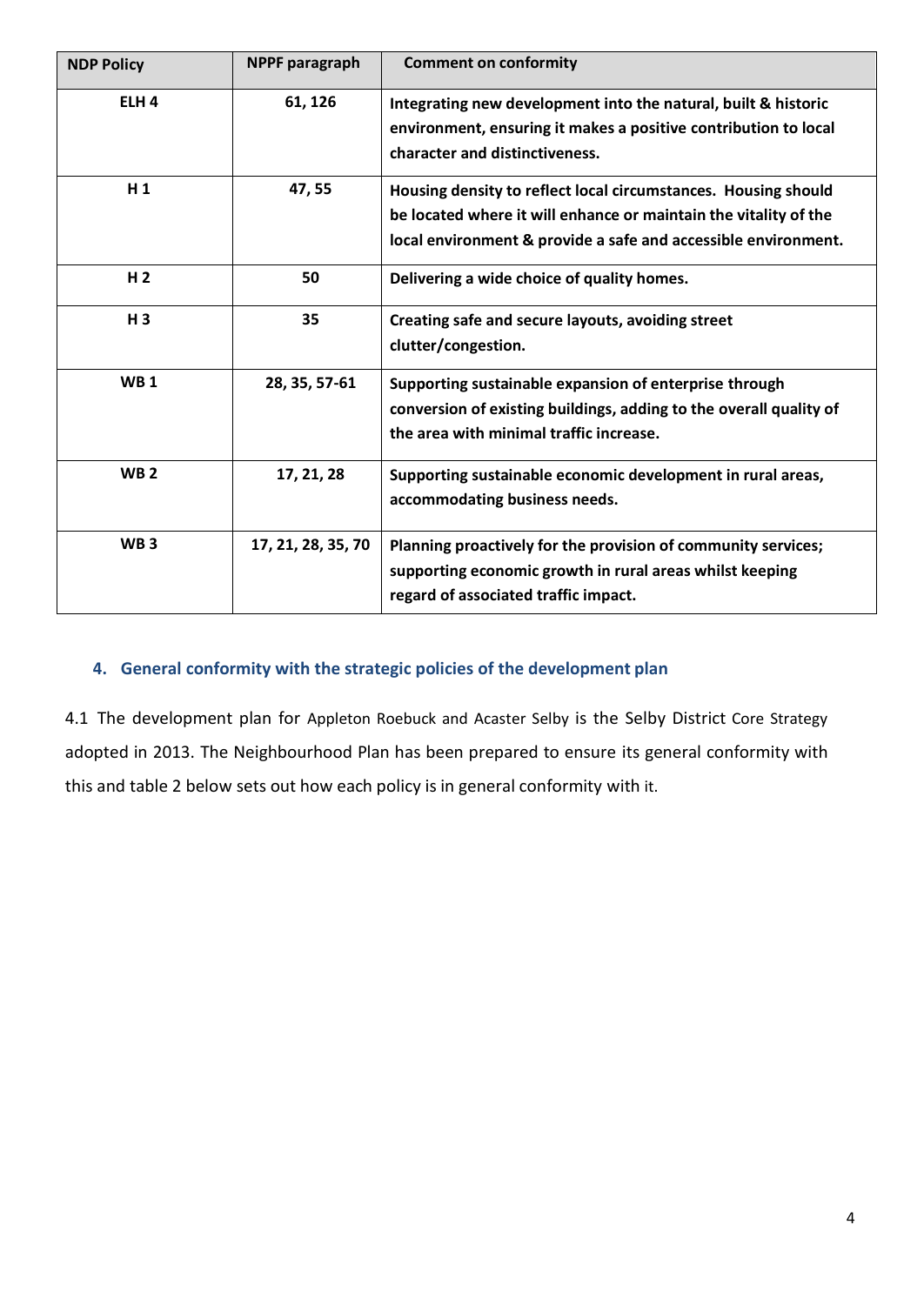#### **Table 2: Conformity of Neighbourhood Plan policies with Selby District Council's Core Strategy**

| <b>NDP Policy</b> | <b>Selby District Council's Core Strategy policy</b> | <b>Comment on conformity</b>                                                                                                                                                                      |
|-------------------|------------------------------------------------------|---------------------------------------------------------------------------------------------------------------------------------------------------------------------------------------------------|
| CF <sub>1</sub>   | <b>SP13, SP14</b>                                    | Protection of village services and<br>facilities                                                                                                                                                  |
| CF <sub>2</sub>   | <b>SP12</b>                                          | <b>Ensuring access to excellent</b><br>educational services.                                                                                                                                      |
| DBE <sub>1</sub>  | <b>SP18, SP19</b>                                    | Access to open spaces to support<br>community gatherings & active<br>lifestyles. Identifying & protecting<br>locally distinctive landscapes, areas of<br>tranquility & open spaces.               |
| DBE <sub>2</sub>  | SP15, SP19                                           | Promoting sustainable development<br>& planning for high quality design,<br>having regard to local character,<br>identity & context.                                                              |
| DBE <sub>3</sub>  | <b>SP15, SP18</b>                                    | Protect, enhance & create habitats to<br>improve biodiversity and offset<br>carbon loss. Ensure development<br>seeks to produce a net gain in<br>biodiversity.                                    |
| DBE <sub>4</sub>  | <b>SP15</b>                                          | Support sustainable flood<br>management measures, ensuring that<br>development in areas of flood risk is<br>avoided wherever possible.                                                            |
| ELH <sub>1</sub>  | <b>SP15</b>                                          | Supporting the re-use of land<br>providing it is not of high<br>environmental value. Achieving the<br>most efficient use of land without<br>compromising the quality of the local<br>environment. |
| ELH <sub>2</sub>  | <b>SP15, SP18</b>                                    | Supporting biodiversity by protecting<br>habitats and promoting effective<br>stewardship of the district's wildlife.                                                                              |
| ELH <sub>3</sub>  | <b>SP15, SP18</b>                                    | Protecting the local and regional<br>network of green spaces and<br>corridors.                                                                                                                    |
| ELH <sub>4</sub>  | <b>SP18, SP19</b>                                    | Promoting high quality design that<br>has regard to local character, identity<br>and the context of its surroundings<br>both natural and man-made.                                                |
| $H_1$             | SP4, SP5, SP19                                       | Promoting development that will<br>contribute to enhancing community<br>cohesion.                                                                                                                 |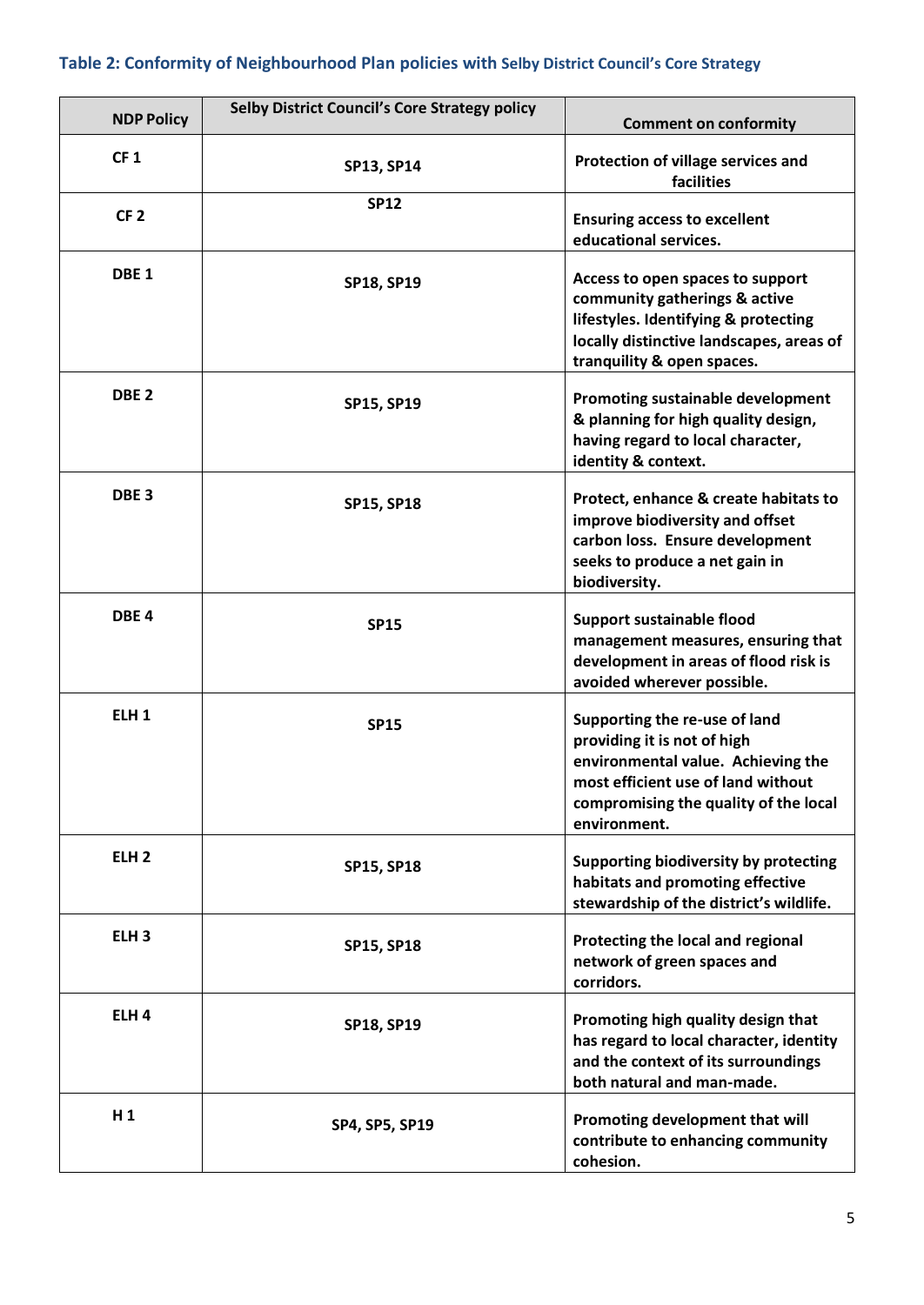| <b>NDP Policy</b> | <b>Selby District Council's Core Strategy policy</b> | <b>Comment on conformity</b>                                                                                                       |
|-------------------|------------------------------------------------------|------------------------------------------------------------------------------------------------------------------------------------|
| H <sub>2</sub>    | SP <sub>8</sub>                                      | Ensuring that types & sizes of<br>dwellings reflect demand &<br>contribute to the creation of mixed<br>communities.                |
| $H_3$             | <b>SP19</b>                                          | Relates to good design of<br>development                                                                                           |
| <b>WB1</b>        | <b>SP13, SP15</b>                                    | <b>Supporting sustainable economic</b><br>growth of the rural economy through<br>the re-use of existing buildings.                 |
| <b>WB2</b>        | <b>SP13</b>                                          | Supporting sustainable economic<br>growth through the diversification of<br>agricultural businesses.                               |
| WB <sub>3</sub>   | <b>SP13</b>                                          | Supporting sustainable economic<br>growth through local employment<br>opportunities and expansion of<br>businesses and enterprise. |

#### **5. Contribution to Achieving Sustainable Development**

5.1 A Sustainability Appraisal has not been undertaken as this is not a requirement for a NeighbourhoodPlan. However, the Neighbourhood Plan has taken account of the need to contribute to the achievement of sustainable development.

5.2 The strategic objectives of the Neighbourhood Plan have sustainability at their heart. The vision is fora vibrant neighbourhood that is a pleasure to move around in using sustainable transport. The plan aims to:-

- Support and enhance community facilities
- Conserve and enhance our high quality environment, landscape, heritage assets and biodiversity
- Support sustainable levels and range of new homes to provide for need in the community and to support key facilities and services
- Promote small business growth and secure the future of existing businesses in the parish
- Conserve and protect our high quality built environment

5.3 Table 3 below has assessed our Neighbourhood Plan's policies in terms of how it will deliver sustainable development with regards to economic, social and environmental aspects. It shows that the plan's policies are either neutral in effect or will make Appleton Roebuck and Acaster Selby Parish more sustainable.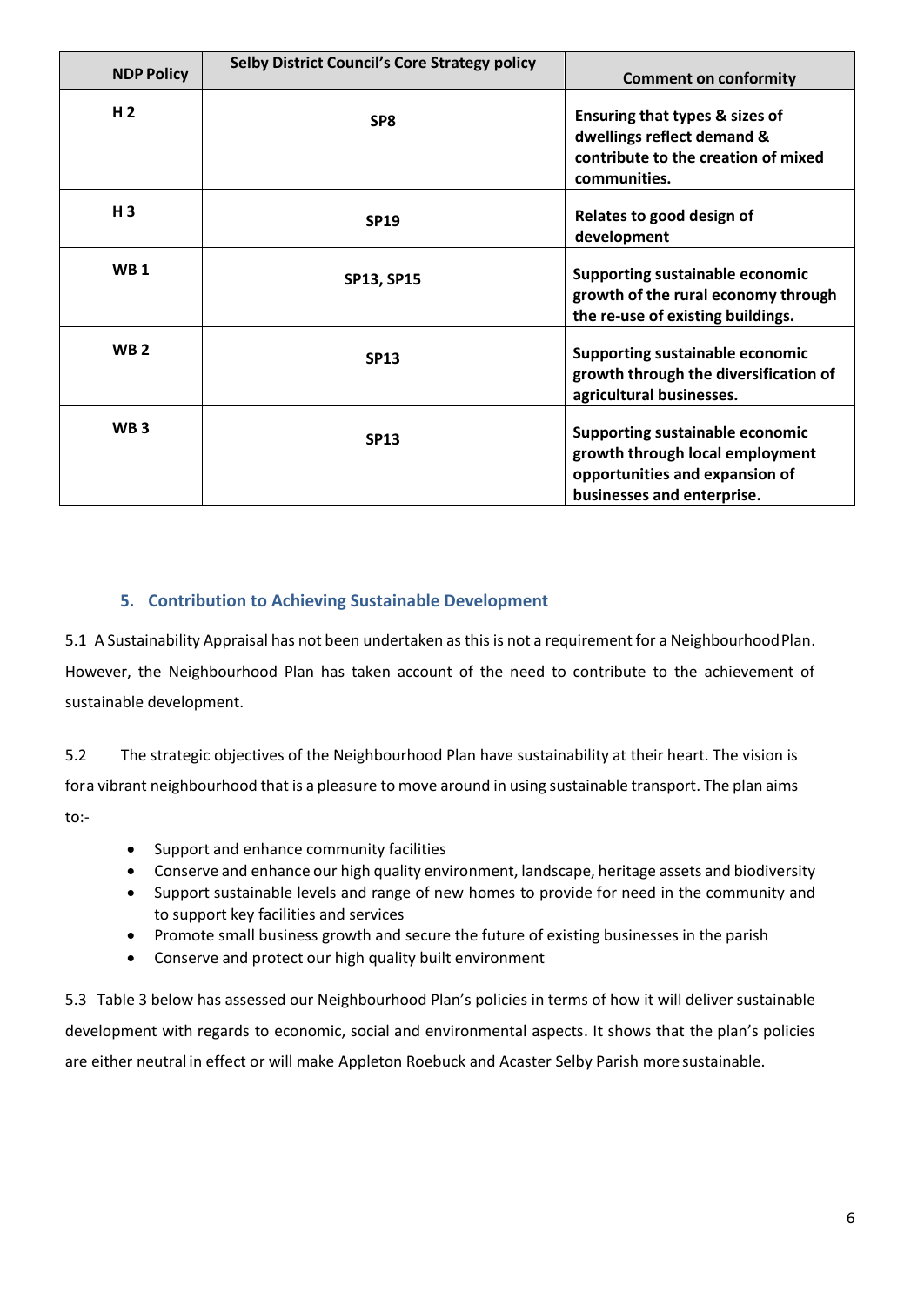#### **Table 3: Assessment of sustainability of Neighbourhood Plan policies**

| <b>NDP Policy</b>                                         | <b>Economic</b> | <b>Social</b> | Environmental | <b>Comments</b>                                                                                                        |
|-----------------------------------------------------------|-----------------|---------------|---------------|------------------------------------------------------------------------------------------------------------------------|
|                                                           | factors         | factors       | factors       |                                                                                                                        |
| CF 1 - Retention of key facilities                        | $***$           | $**$          |               | A positive impact on protecting the few<br>facilities the parish retains and<br>encouraging new facilities.            |
| CF 2 - Appleton Roebuck Primary<br>School                 |                 | $***$         |               | Very positive in supporting school places<br>for current and future residents.                                         |
| DBE 1 - Local green spaces                                |                 | $***$         | $***$         | A very positive impact on the environment<br>and the health & well-being of residents.                                 |
| DBE 2 - Respecting traditional<br>building design & scale |                 | $***$         | $***$         | This policy promotes retention of the<br>historic character of the parish whilst<br>allowing it to evolve.             |
| DBE 3 - Green infrastructure                              |                 | $***$         | $***$         | A policy which promotes and protects<br>biodiversity.                                                                  |
| DBE 5 - Drainage and flood<br>prevention                  |                 | $***$         | $***$         | Supporting sustainable development that<br>will protect the parish from increased<br>flood risk.                       |
| ELH 1 - Maintaining agricultural<br>Land                  | $***$           |               | $***$         | This policy will have a positive impact on<br>conserving & maintaining a high quality<br>rural environment.            |
| <b>ELH 2 - Enhancing biodiversity</b>                     |                 | $***$         | **            | Ensuring that the local environment is not<br>compromised and that habitats are<br>preserved.                          |
| <b>ELH 3 - Green corridors</b>                            |                 | $***$         | $***$         | Strongly supporting biodiversity and<br>having a very positive impact on the health<br>and well-being of parishioners. |
| ELH 6 - Historic rural environment                        |                 | $***$         | $***$         | Ensuring that local heritage is protected.                                                                             |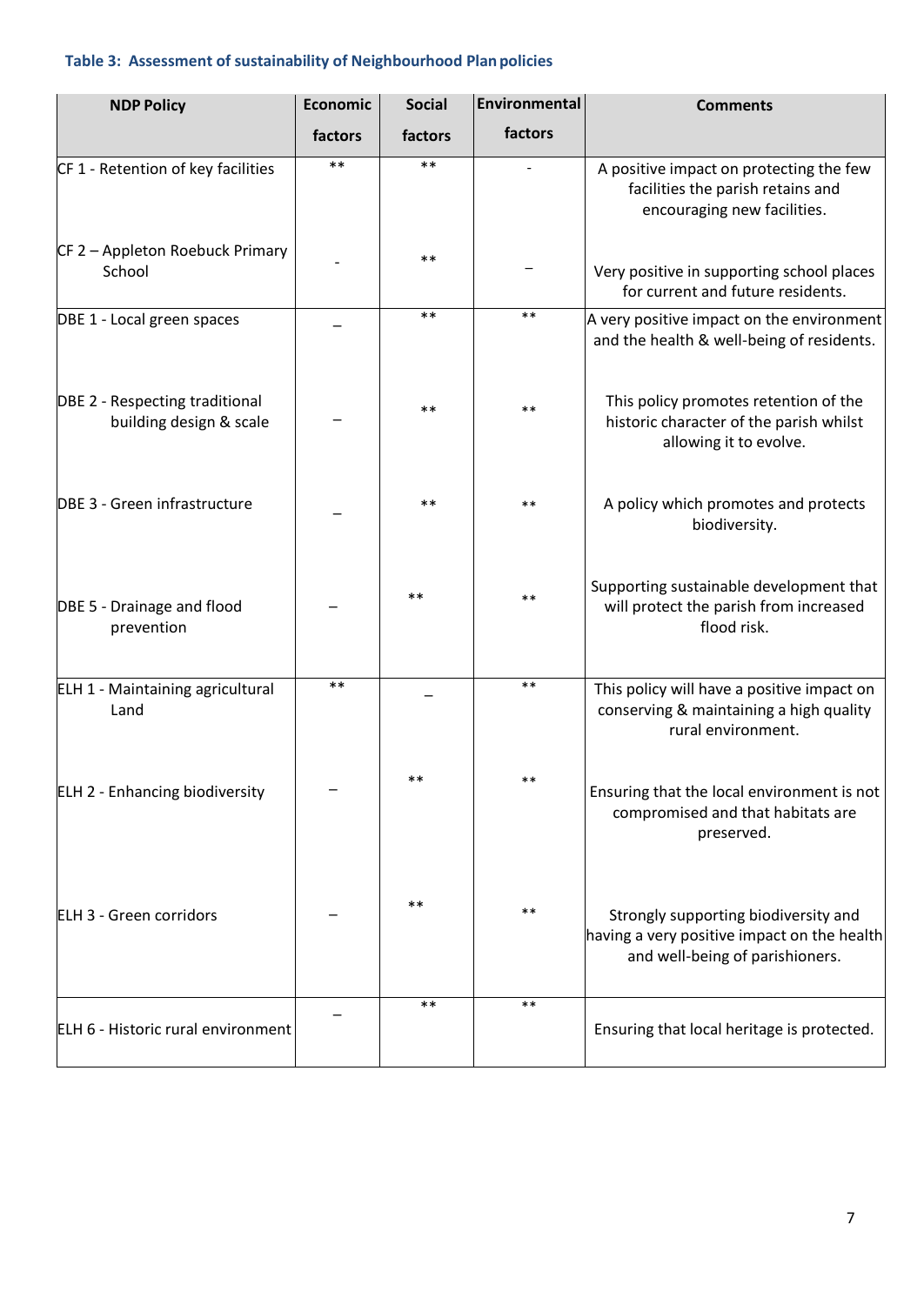| <b>NDP Policy</b>                              | Economic | <b>Social</b> | Environmental | <b>Comments</b>                                                                                                                                     |
|------------------------------------------------|----------|---------------|---------------|-----------------------------------------------------------------------------------------------------------------------------------------------------|
|                                                | factors  | factors       | factors       |                                                                                                                                                     |
| H 1 - Housing scale, location<br>and density   |          | $**$          | $***$         | Fully embodying the principle of<br>sustainability.                                                                                                 |
| $H$ 2 - Housing mix                            | $***$    | $***$         | $***$         | Ensuring a range of new homes according<br>to community need.                                                                                       |
| H 3 - Car parking                              |          | $***$         | $***$         | Developed in response to local concerns<br>regarding on-street parking. This policy<br>will have a strong effect on limiting further<br>congestion. |
| WB 1 - Re-use of redundant<br><b>Buildings</b> | $**$     | $**$          | $***$         | A very positive impact on rural economic<br>growth.                                                                                                 |
| <b>WB 2 - Farm diversification</b>             | $***$    | $\ast$        | $***$         | Strongly supporting the rural economy.                                                                                                              |
| <b>WB 3 - Small business</b><br>development    | $***$    | $***$         | $\ast$        | Supporting employment & encouraging<br>new services.                                                                                                |

Assessment of policies \*\* very positive \* positive - neutral x negative xx very negative

#### **6. Compatibility with EU Obligations and legislation**

6.1 The Neighbourhood Plan has regard to the fundamental rights and freedoms guaranteed under the European

Convention on Human Rights and complies with the Human Rights Act.

6.2 A screening opinion was issued by Selby District Council on 13<sup>th</sup> October 2016 (attached as appendix 1 tothis statement) which advised that the Neighbourhood Plan;

"is unlikely to have any significant environmental effects. The relevant environmental assessment bodies as set out in Regulation 4 of the Environmental Assessment of Plans and Programmes Regulations 2004 have also been consulted, with the result that no significant environmental impacts are expected. Therefore it is determined that the plan is unlikely to have any significant environmental effects and, accordingly, does not require a strategic environmental assessment."

6.3 The Neighbourhood Area is not in close proximity to any European designated nature sites so does not require an appropriate assessment under the EU Habitats Regulations.